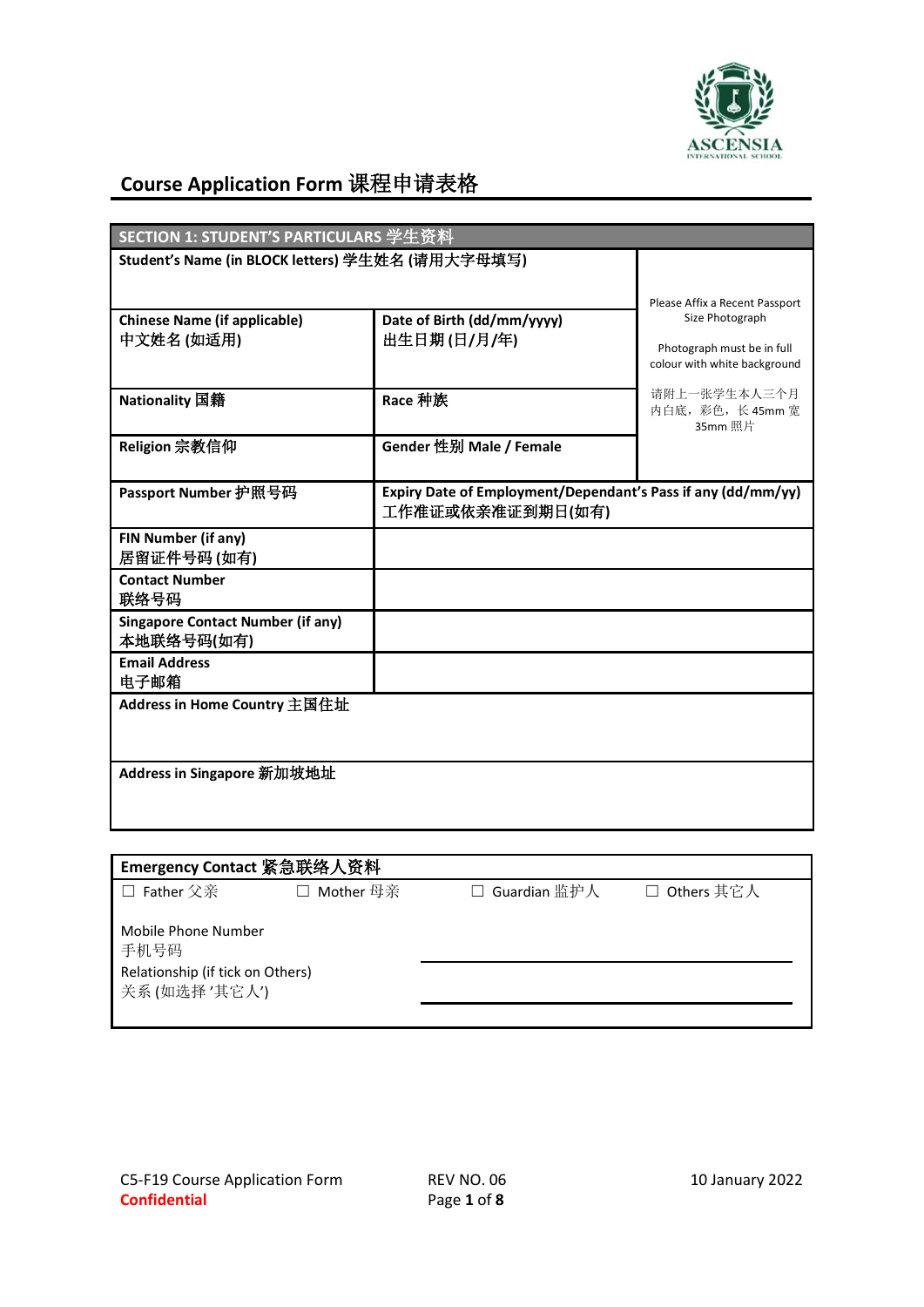

| SECTION 2: PARENT'S PARTICULARS 父母资料                      |                  |           |
|-----------------------------------------------------------|------------------|-----------|
|                                                           | <b>Father</b> 父亲 | Mother 母亲 |
| <b>Full Name 姓名</b>                                       |                  |           |
| Date of Birth (dd/mm/yyyy)<br>出生日期(日/月/年)                 |                  |           |
| Nationality 国籍                                            |                  |           |
| Occupation 职业                                             |                  |           |
| Contact Number 联络号码                                       |                  |           |
| <b>Singapore Contact Number (if</b><br>any) 本地联络号码(如有)    |                  |           |
| <b>Email Address</b><br>电子邮箱                              |                  |           |
| <b>Residential Status in Singapore</b><br>新加坡居住状态(居民,非居民) |                  |           |
| Passport No./NRIC No./FIN No.<br>护照号码/身份证号码/外籍身份<br>证号码   |                  |           |

| SECTION 3: GUARDIAN'S PARTICULARS (if available) 监护人资料 (若有) |                               |
|-------------------------------------------------------------|-------------------------------|
| ' Guardian's Name 监护人姓名                                     | Passport / IC Number 护照/身份证号码 |
|                                                             |                               |
| Nationality 国籍                                              | Contact Number 联络号码           |
| Singapore Contact Number 本地联络号码                             | Email Address 电子邮箱            |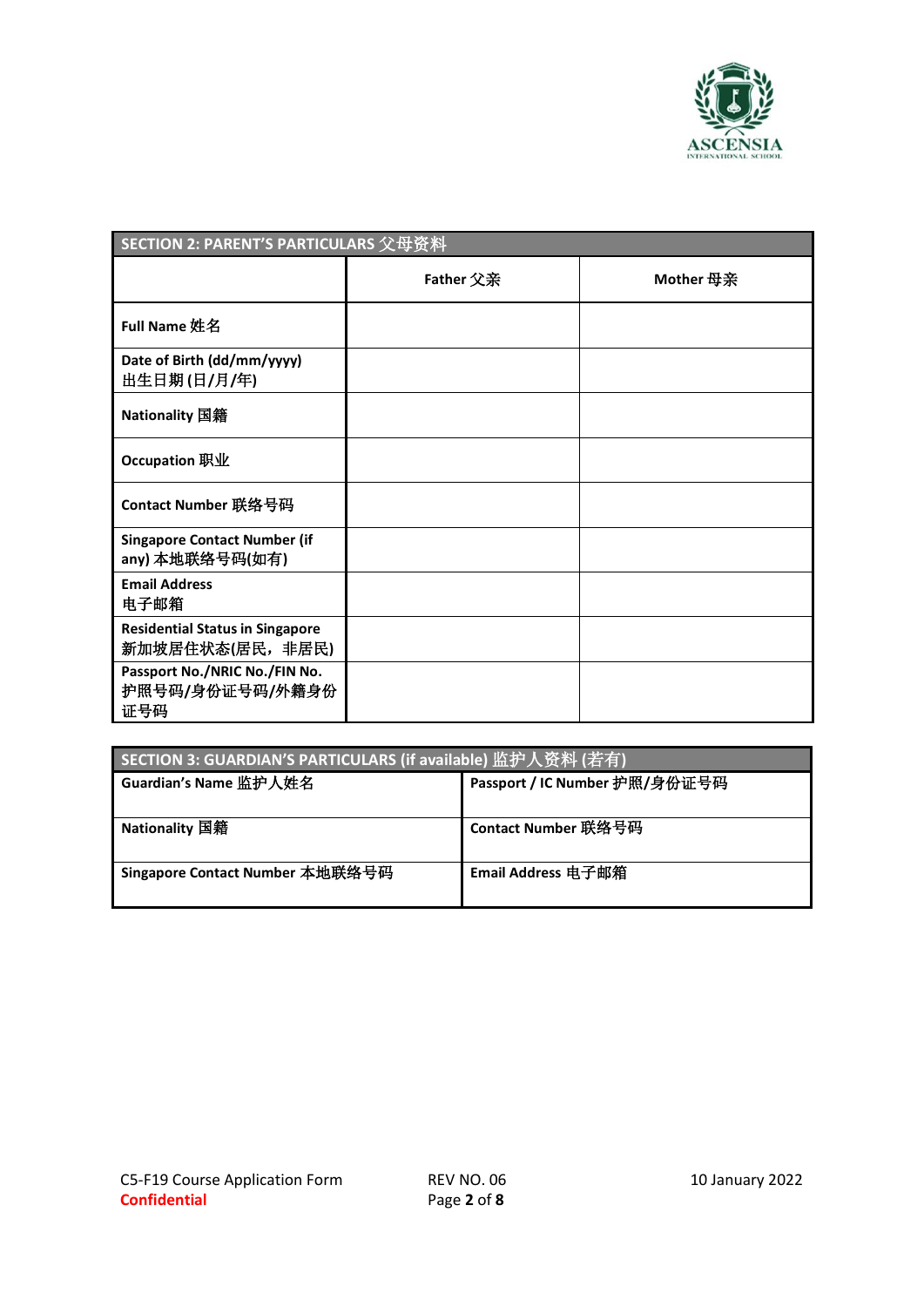

| SECTION 4: SPOUSE PARTICULARS (if applicable) 配偶资料(若有)                             |                                             |  |
|------------------------------------------------------------------------------------|---------------------------------------------|--|
| <b>Full Name</b><br>姓名(全名)                                                         | Relationship (Husband/Wife)<br>配偶关系 (丈夫/妻子) |  |
|                                                                                    |                                             |  |
| Date of Birth (dd/mm/yy)<br>出生日期                                                   | <b>Nationality</b><br>国籍                    |  |
| Occupation<br>职业                                                                   |                                             |  |
| Residential Status in Singapore (新加坡居住状态)                                          |                                             |  |
| □ S'pore Citizen/S'pore Permanent Resident 新加坡公民/新加坡永久居民                           |                                             |  |
| (身份证号码)<br>NRIC No.                                                                |                                             |  |
| <b>]</b> Resident (Long-term pass/work pass/dependant pass etc) 居民(长期准证/工作准证/家属准证) |                                             |  |
| (外籍身份证号码)<br>FIN No.                                                               |                                             |  |
| □ None of the above (以上皆不适用)                                                       |                                             |  |
|                                                                                    |                                             |  |

| SECTION 5a: SIBLINGS PARTICULARS (if applicable) 兄弟姐妹资料(如有)                 |                                      |
|-----------------------------------------------------------------------------|--------------------------------------|
| <b>Full Name</b>                                                            | <b>Relationship (Brother/Sister)</b> |
| 姓名 (全名)                                                                     | 关系(兄弟/姐妹)                            |
| Date of Birth (dd/mm/yy)<br>出生日期                                            | <b>Nationality</b><br>国籍             |
| Residential Status in Singapore (新加坡居住状态)                                   |                                      |
| □ S'pore Citizen/S'pore Permanent Resident 新加坡公民/新加坡永久居民                    |                                      |
| NRIC No.                                                                    | (身份证号码)                              |
| □ Resident (Long-term pass/work pass/dependant pass etc) 居民(长期准证/工作准证/家属准证) |                                      |
| FIN No.                                                                     | (外籍身份证号码)                            |
| □ None of the above (以上皆不适用)                                                |                                      |

| SECTION 5b: SIBLINGS PARTICULARS (if applicable) 兄弟姐妹资料(如有)                      |           |
|----------------------------------------------------------------------------------|-----------|
| <b>Relationship (Brother/Sister)</b><br><b>Full Name</b><br>关系(兄弟/姐妹)<br>姓名 (全名) |           |
| Date of Birth (dd/mm/yy)<br><b>Nationality</b><br>国籍<br>出生日期                     |           |
| Residential Status in Singapore (新加坡居住状态)                                        |           |
| □ S'pore Citizen/S'pore Permanent Resident 新加坡公民/新加坡永久居民                         |           |
| NRIC No.                                                                         | (身份证号码)   |
| ヿResident (Long-term pass/work pass/dependant pass etc) 居民(长期准证/工作准证/家属准证)       |           |
| FIN No.                                                                          | (外籍身份证号码) |
| □ None of the above (以上皆不适用)                                                     |           |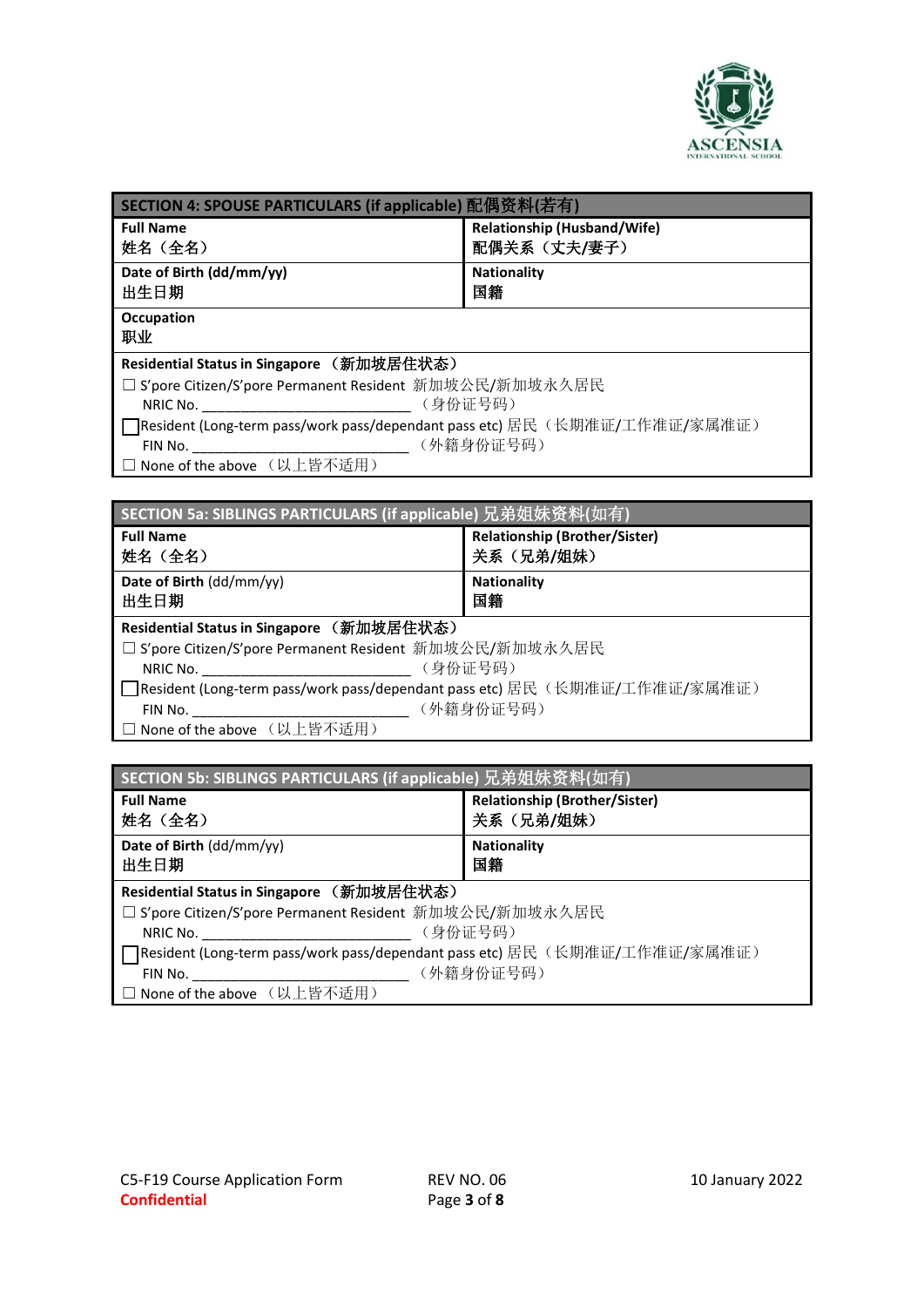

| SECTION 6: COURSE APPLYING FOR 报读课程                                                |                                                                                                                                                      |                             |                |           |
|------------------------------------------------------------------------------------|------------------------------------------------------------------------------------------------------------------------------------------------------|-----------------------------|----------------|-----------|
| <b>Course Code</b><br>课程编号                                                         |                                                                                                                                                      | <b>Course Title</b><br>课程名称 |                |           |
| $\Box$ IB-PYP12 (Year_)                                                            | International Baccalaureate Primary Years Programme (IB-PYP) Year 1 / Year 2 / Year<br>3 / Year 4/ Year 5<br>IB 国际文凭小学课程(一至五年级)                      |                             |                |           |
| $\Box$ IGCSE-LS36                                                                  | Cambridge International General Certificate of Secondary Education (IGCSE) (Lower<br>Secondary Division)<br>剑桥国际普通中等教育证书(IGCSE)课程-初级                 |                             |                |           |
| $\Box$ IGCSE-US24                                                                  | Cambridge International General Certificate of Secondary Education (IGCSE) (Upper<br>Secondary Division)<br>剑桥国际普通中等教育证书(IGCSE)课程-高级                 |                             |                |           |
| $\Box$ CIE-AL24                                                                    | Cambridge International Examinations (Advanced Level)<br>剑桥国际 A 水准课程                                                                                 |                             |                |           |
| $\Box$ IB DP12 (Year_)                                                             | International Baccalaureate Diploma Programme (IB DP) Year 1 / Year 2<br>国际文凭大学预科课程(一至二年级)                                                           |                             |                |           |
| $\Box$ IB DP12 (Year_)                                                             | International Baccalaureate Diploma Programme (IB DP) Year 1 / Year 2 (With<br>Ascensia IB DP Scholarship)<br>国际文凭大学预科课程(一至二年级)(爱信国际 国际文凭大学预科 奖学金)   |                             |                |           |
| $\Box$ DP Prep                                                                     | Preparatory Course for Diploma Programme<br>国际文凭预备课程                                                                                                 |                             |                |           |
| $\Box$ AEIS-S20 (Sec_)                                                             | Preparatory Course for Admission to Government Schools (Secondary _____)<br>政府中学入学预备课程(中                                                             | $\rightarrow$               |                |           |
| $\Box$ OL64 / $\Box$ OL44                                                          | Preparatory Course for Singapore-Cambridge General Certificate of Education<br>(Ordinary Level) Examination/(Intensive)<br>新加坡剑桥普通教育'O'水准考试预备课程/密集课程 |                             |                |           |
| $\Box$ AL64                                                                        | Preparatory Course for Singapore-Cambridge General Certificate of Education<br>(Advance Level) Examination<br>新加坡剑桥普通教育'A'水准考试预备课程                   |                             |                |           |
| $\Box$ CIM12 / $\Box$ DIM24 /<br>$\Box$ ADIM12                                     | Certificate in Music Studies / Diploma in Music / Advanced Diploma in Music<br>音乐预科课程 / 音乐大专课程 / 音乐高级大专课程                                            |                             |                |           |
| $\exists$ TOEFL20 / $\Box$ IELTS10                                                 | Preparatory Course for TOEFL / IELTS<br>托福/雅思预备课程                                                                                                    |                             |                |           |
| $\Box$ AEP12 / $\Box$ GE20                                                         | Certificate in Academic in English Programme / General English for Foreign Students<br>学术预备英文课程 /通用英语课程                                              |                             |                |           |
| Certificate in Intensive Chinese Language for Children<br>$\Box$ ICL10<br>儿童汉语强化课程 |                                                                                                                                                      |                             |                |           |
| Intention of taking the AEIS / S-AEIS Examination                                  |                                                                                                                                                      | <b>AEIS Exam</b>            | $\Box$ YES (要) | □ NO (不要) |
| 是否报考 AEIS / S-AEIS 考试                                                              |                                                                                                                                                      | S-AEIS Exam                 | □ YES (要)      | □ NO (不要) |
| Commencement Date of Studies (dd/mm/yy)<br>开始修读日期(日日/月月/年年)                        |                                                                                                                                                      |                             |                |           |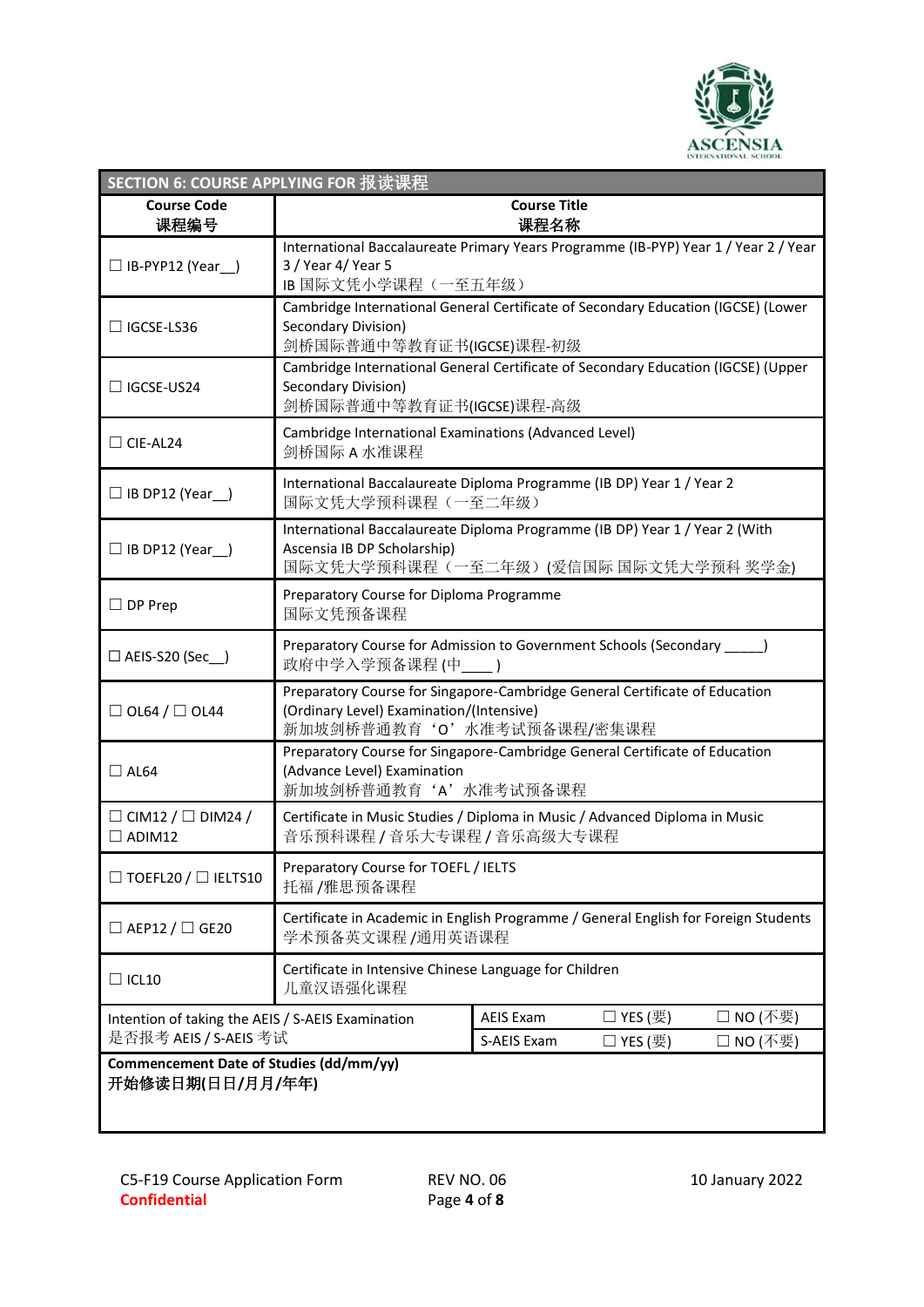

| SECTION 7: APPLICANT'S EDUCATION BACKGROUND 申请人教育背景 |                                               |  |
|-----------------------------------------------------|-----------------------------------------------|--|
| <b>Name of School</b><br>学校名称                       | Country<br>国家                                 |  |
| <b>State or Province</b><br>州/省/市                   | <b>Highest Qualification Obtained</b><br>最高学历 |  |
| Period of Study (dd/mm/yy)修读期间                      |                                               |  |
| To:<br>From:                                        |                                               |  |

| SECTION 8: APPLICANT'S EMPLOYMENT HISTORY (if applicable) 申请人工作经历(如有) |                              |
|-----------------------------------------------------------------------|------------------------------|
| <b>Name of Company</b><br>公司名称                                        | Country<br>国家                |
| Period (dd/mm/yy)在职期间<br>From:<br>To:                                 | <b>Position Held</b><br>职位名称 |

## **SECTION 9: NOTES & DECLARATION** 注意与同意事项

I have signed the "Advisory Note for Students".

我已签署 "确认学校资料和课程的说明"。

I declare that all information provided in this application is true and accurate.

我在此所提供的所有资料均属实并正确。

I understand that the application fee is non-transferable and non-refundable.

我了解报名费是不可转让也是不予退还的。

I hereby grant permission to the school and its appointed partners, the right to use the photograph(s), name and video recording of myself / my child / ward for promotion purposes as well as in print and digital media which are produced by the school in relation to its operation.

我授权给学校或其指定的合作伙伴,使用我/我的孩子的照片、名字和视频用于学校宣传相关活动。 I grant permission for my child / ward to attend all school organized activities held outdoors for holistic learning purposes and will not hold the school responsible for any mishap that may occur during such activities.

我同意我的孩子参加学校组织的校外学习活动,在活动期间如产生任何事故将不予追究学校相关责 任。

Name & Signature of Student / Parent / Guardian 学生/家长/监护人姓名与签名 (signed by Parent or Guardian if student is below 18 years old) (若学生未满 18岁,家长或监护人必须代签)

Date 日期

All information will be kept strictly confidential and will not be divulged to external parties without approval from the student unless any such disclosure is required for the purpose of fulfilling the school's obligation as a Private Educational Institution.

所有学生资料是保密和绝对不向外泄露,除非获得学生同意或是按照私立机构应尽的义务下,方可公 开资料。

C5-F19 Course Application Form **Confidential**

10 January 2022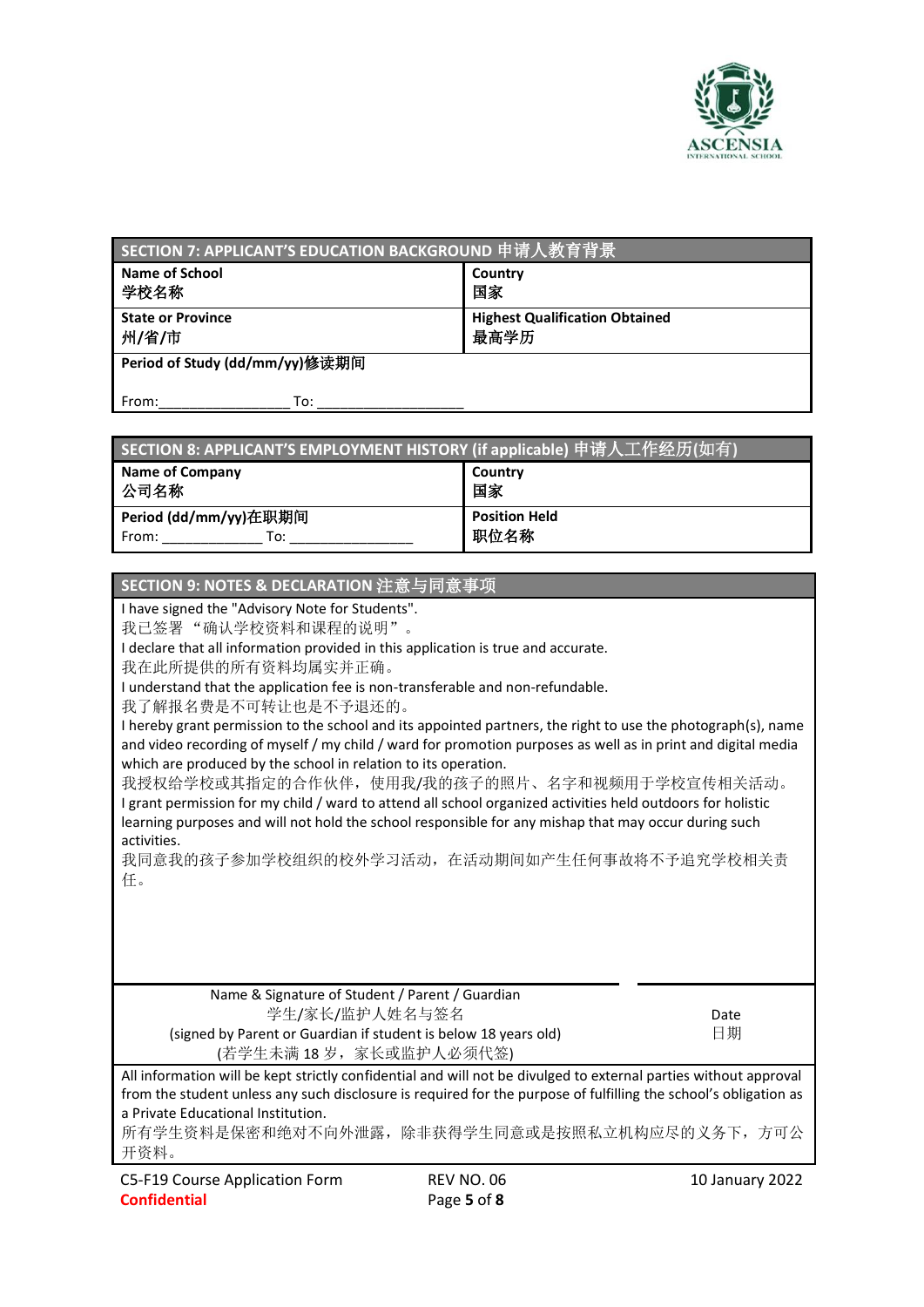

|                | SECTION 10: APPLICATION CHECKLIST & ADDITIONAL INFORMATION 申请清单与附加信息                                                                                                                                                                                                                                                                                                                                                                                                                                                   |
|----------------|------------------------------------------------------------------------------------------------------------------------------------------------------------------------------------------------------------------------------------------------------------------------------------------------------------------------------------------------------------------------------------------------------------------------------------------------------------------------------------------------------------------------|
| NO.            | HAVE YOU INCLUDED 请附上以下文件                                                                                                                                                                                                                                                                                                                                                                                                                                                                                              |
| $\mathbf{1}$   | A copy of student, parents and siblings' passport 学生、父母及兄弟姐妹护照复印件                                                                                                                                                                                                                                                                                                                                                                                                                                                      |
| $\overline{2}$ | A copy of student's highest education certificates and transcripts (Original & English<br>translated and notarized) 学生最高学历证书及成绩单公证书 (中英文)                                                                                                                                                                                                                                                                                                                                                                              |
| 3              | A copy of student's Birth Certificate (Original and English translated and notarized)<br>学生出生证明 (中英文)                                                                                                                                                                                                                                                                                                                                                                                                                  |
| $\overline{4}$ | Two (2) Passport-Sized Photographs of the students (full colour with white background)<br>学生照片 2 张 (白底彩色, 长 45mm 宽 35mm)                                                                                                                                                                                                                                                                                                                                                                                               |
| 5              | Divorce Certificate / Death Certificate of Parent(s) if applicable<br>父母离婚/死亡证书(中英文)[若有]                                                                                                                                                                                                                                                                                                                                                                                                                               |
| 6              | A copy of student's Family Card (for Indonesian Students)<br>学生家庭卡复印件 (印度尼西亚学生)                                                                                                                                                                                                                                                                                                                                                                                                                                        |
| $\overline{7}$ | For students who are transferring from another school in Singapore<br>新加坡他校的转校生须附上:<br>a. A Copy of Student's Pass 学生准证复印件<br>b. A Copy of Student's Progress Report / Result Slips 学生成绩单或学习进展报告复印件                                                                                                                                                                                                                                                                                                                    |
| 8              | The following documents are also required for Student Pass application 申请学生准证须呈<br>交以下文件:<br>Saving Accounts / Bank Statement / Fixed Deposit Accounts showing minimum<br>a.<br>\$30,000 in the account and within a minimum period of 3 months from the time of<br>document submission, there has to be no withdrawal of that amount.<br>银行存款证明, 显示存款不低于新币 3 万元, 并且由提交文件当日计算起, 最少三<br>个月内,该笔存款不会被提取。<br>b. Parents' monthly salary statements (Original and English translated)<br>父母的工作单位证明, 须注明年限、职位和月收入(原件及英文翻译本)。 |
| 9              | Applicable for students aged 12 and below<br>a. A Copy of student's Diphtheria and measles vaccination report (Original and English<br>translated and notarized)<br>12 岁及以下学生疫苗公证书(中英文)                                                                                                                                                                                                                                                                                                                                |
|                | * All international students, excepts Singapore PRs and Employment Pass holders must apply for a<br>Student's Pass from the Singapore Immigration & Checkpoints Authority (ICA) before the<br>commencement of the course.<br>* 除了新加坡永久居民及工作准证持有者,所有国际学生必须申请学生准证。                                                                                                                                                                                                                                                       |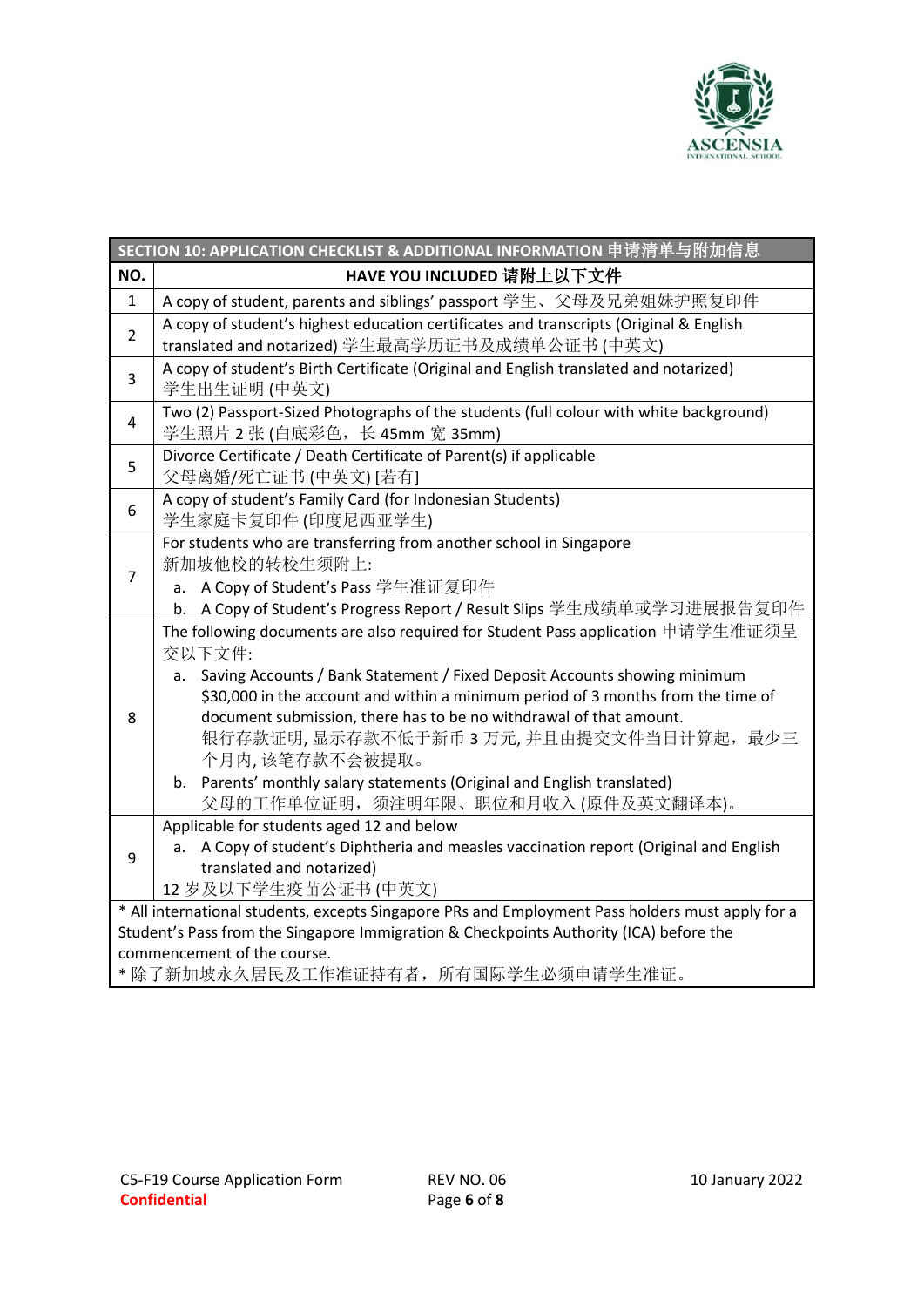

|               | SECTION 11: TERMS AND CONDITIONS 相关条款                                                  |
|---------------|----------------------------------------------------------------------------------------|
|               | The school must verify that the student satisfies the entry requirements for the       |
| $\mathbf{1}$  | course before the student proceeds with the application process.                       |
|               | 校方须先审查申请人符合入学资格才开始办理入学手续。                                                              |
|               | The Application Fee of S\$535 (inclusive of 7% GST) must be paid in full upon the      |
|               | submission of the application form. The Application Fee is non-refundable and non-     |
| $\mathcal{P}$ | transferable.                                                                          |
|               | 提交申请表时, 必须全额支付 535 元的申请费(包括 7%的消费税)。申请费不                                               |
|               | 可退还且不可转让。                                                                              |
|               | Payment can only be made in Cash / Cheque / Telegraphic Transfer (TT) / Bank Draft.    |
| 3             | Bank charges for TT in both countries have to be borne by students.                    |
|               | 学费只可以用现金/电汇/银行汇款/支票付款,银行电汇费由学生自行负担。                                                    |
|               | After the payment for the application is made, the school will issue a Letter of Offer |
| 4             | with payment details to the student.                                                   |
|               | 递交申请并缴申请费后,校方将发出录取通知书及付款通知书。                                                           |
|               | All Fees must be paid one month before the commencement of the course and after        |
| 5             | signing of the student contract.                                                       |
|               | 学生必须在开课前一个月缴清学费及签署学生合约。                                                                |
|               | An administration fee of S\$107 (including 7% GST) is applicable upon the request for  |
|               | any change to the date for joining an already registered course or change of level     |
| 6             | after the student has been enrolled into a registered course with the school.          |
|               | 在家长或学生提出申请, 要求更换已报名的课程, 或在学生已被录取后要求更换                                                  |
|               | 所上课程的年级,校方将收取新币107元(含消费税)的行政处理费。                                                       |

## **SECTION 12: FEE PROTECTION SCHEME (FPS)**

As stipulated by the Committee for Private Education (CPE) part of Skillsfuture Singapore Agency - Ascensia International School has a Fee Protection Scheme through an insurance facility. The insurance facility is underwritten by Liberty Insurance Pte Ltd.

按照新加坡私立教育理事会的规定,爱信国际学校通过利宝保险私人有限公司提供学费保障 计划。